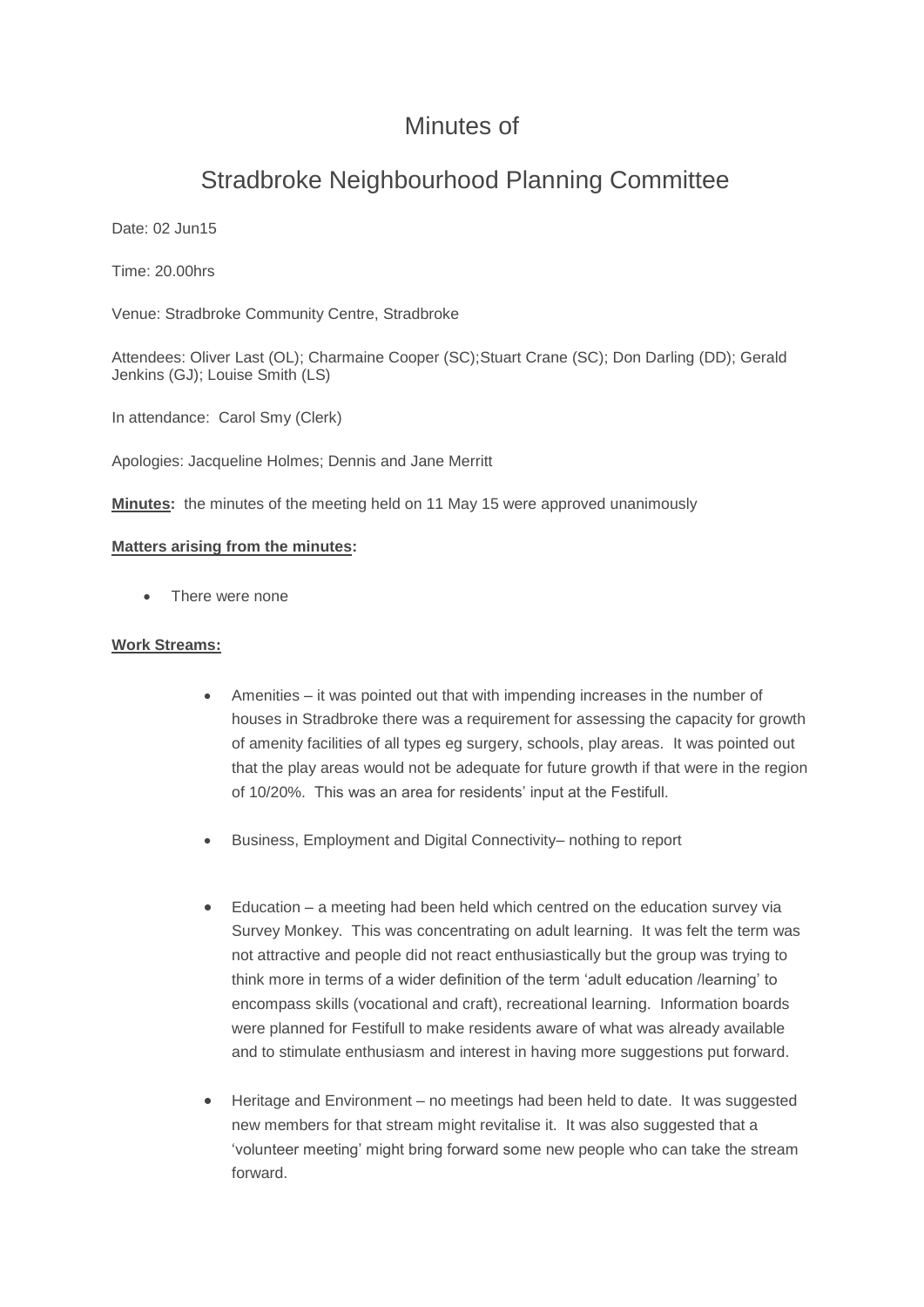- Housing there had no meeting as landowners were still to be contacted. It was important to have the views of various landowners in the village prior to Festifull. Nick stones was in the process of contacting Jacqueline Holmes (SC would follow this up). It was suggested a list of those who had submitted land bids to MSDC would be a useful resource. **SC to action SC to action**
- Traffic and transport SC had contacted Cllr McGregor for information on sharing mobile speed warning signs with other villages but was still to receive a response. Such signs cost in the region of £2,500/3,000but it was not known if that covered power connection and other works. Data from the traffic surveys had been circulated and would form part of the Festifull information table. It had been shown that mean speeds were only marginally greater than 30mph.

#### **Finance:**

**Grant funding** – Locality had more funding on offer this year than last. Another grant had not been applied for at this time as there was, again, a time restriction on spending: funds granted must be spent before 31 December 2015. This would be kept under review.

#### **Festiful:**

- Festifull takes place too late in the month for the July edition of the magazine and there will be no august publication so it was suggested a pre-Festifull article be submitted for July
- Rota to be compiled for manning of the stalls (education was covered) **OL to action**
- Copies of various Neighbourhood Plans available on the day for interest and information
- Digital connectivity plans to be displayed **OL to liaise with RT**
- 'Road Map'of the NP and a Project Plan should be on display to give people an idea of progress and stimulate interest **OL to action**
- **Work Streams**
	- o **Education:** display boards to be borrowed from the church; may include amenities information/questions
	- o **Transport:** graphs/data from traffic surveys; encourage input on speeding/congestion/parking
	- o **Heritage & Environment:** it was hoped to compile information to source ideas
	- o **Housing:** information sharing

#### **Any Other Business:**

- A brainstorming session with all work stream members on the early autumn to collate all information prior to compiling the next questionnaire. David Spenser's expertise to be sought at some stage.
- Concern was raised at the seeming lack of progress on the next questionnaire but it was agreed that all/any data gleaned at Festifull would be vital to the composition questions.